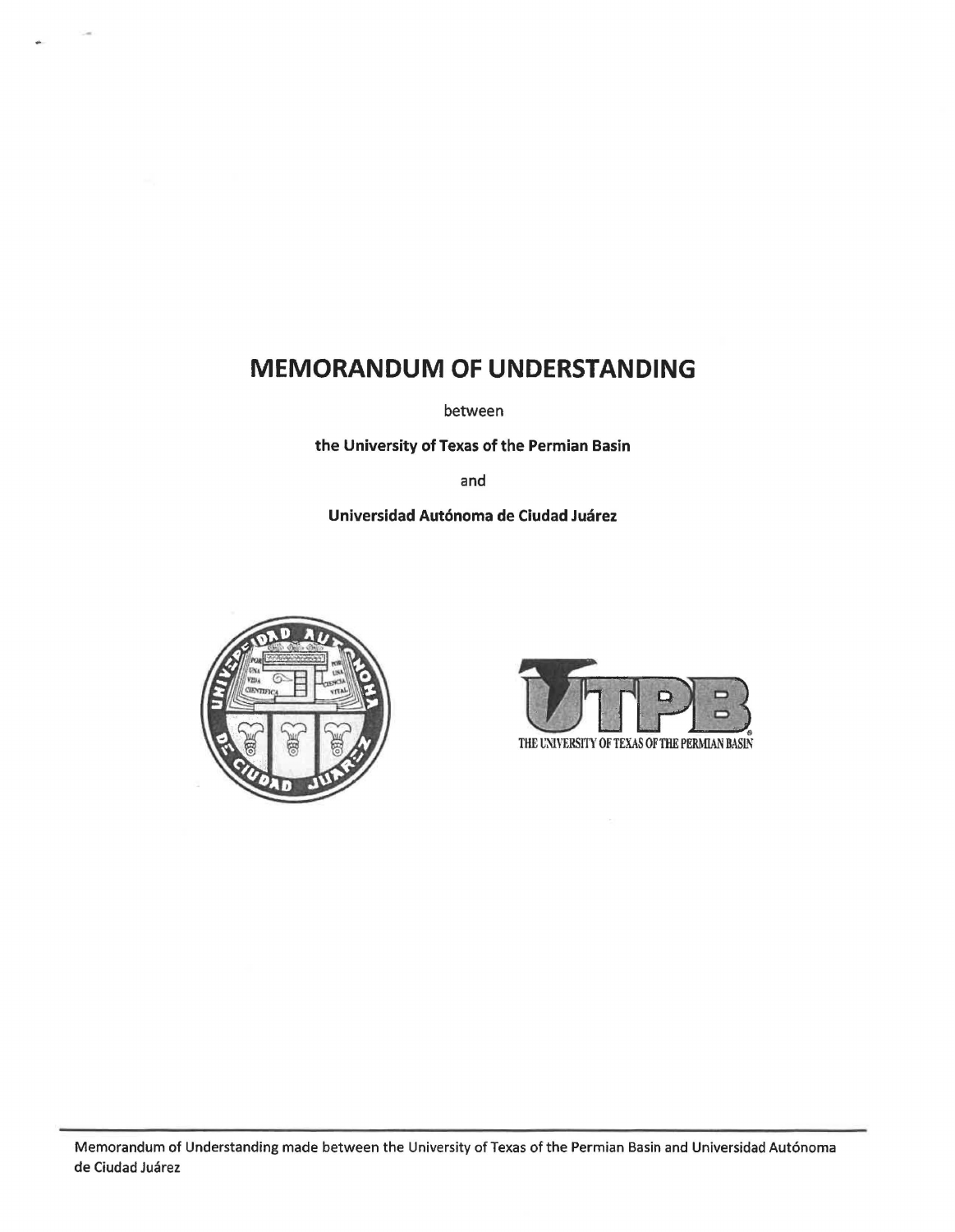As part of the International Cooperation relations between both institutions, in this document it is established that bilateral actions will be carried out that benefit development and Institutional strengthening for both parties specifically in the areas of research; cultural diffusion; and academic, student, and agent mobility.

Establishing the agreements under work tables reached on April 14 of this year, this Memorandum of Understanding will be valid for the next five (5) years as of the date on which it is signed, and it can be amended by the mutual consent of the parties with the possibility of being renewed.

The actions and agreements considered for this memorandum are:

# **1. Student Mobility**

1.1 **Academic Exchange.** The undergraduate student will be able to attend UTPB for one semester, taking at least four subjects of his/her curriculum.

1.2 **Summer Research.** The UACJ student will be able to undergo a 6-8 week summer of research with a UTPB professor, earning four credits at UACJ upon accumulating 200 hours of work.

1.3 **Education Exchanges.** A 4-6 week exchange in order to strengthen the English language, volunteer, internships, is possible.

1.4 **Graduate Exchanges.** The Master's and Doctorate students will be able to request a threemonth research exchange in any academic term with a UTPB researcher.

# **2. Faculty Staff**

2.1 Short term visit (1-5 days) presentation in forums, lectures, workshops, and conferences.

2.2 Medium term (1-3 months) for research exchanges

2.3 Long term visits (3-12 months) doctoral, research, and teaching exchanges

## **3. Dual Programs**

- 3.1 Co-tutorships
- 3.2 Dual degree joint study
- 3.3 Joint research
- 3.4 Joint publications

3.5 Joint study in areas of Energy, petroleum, and *fracking* to strengthen the Geosciences

Engineering program